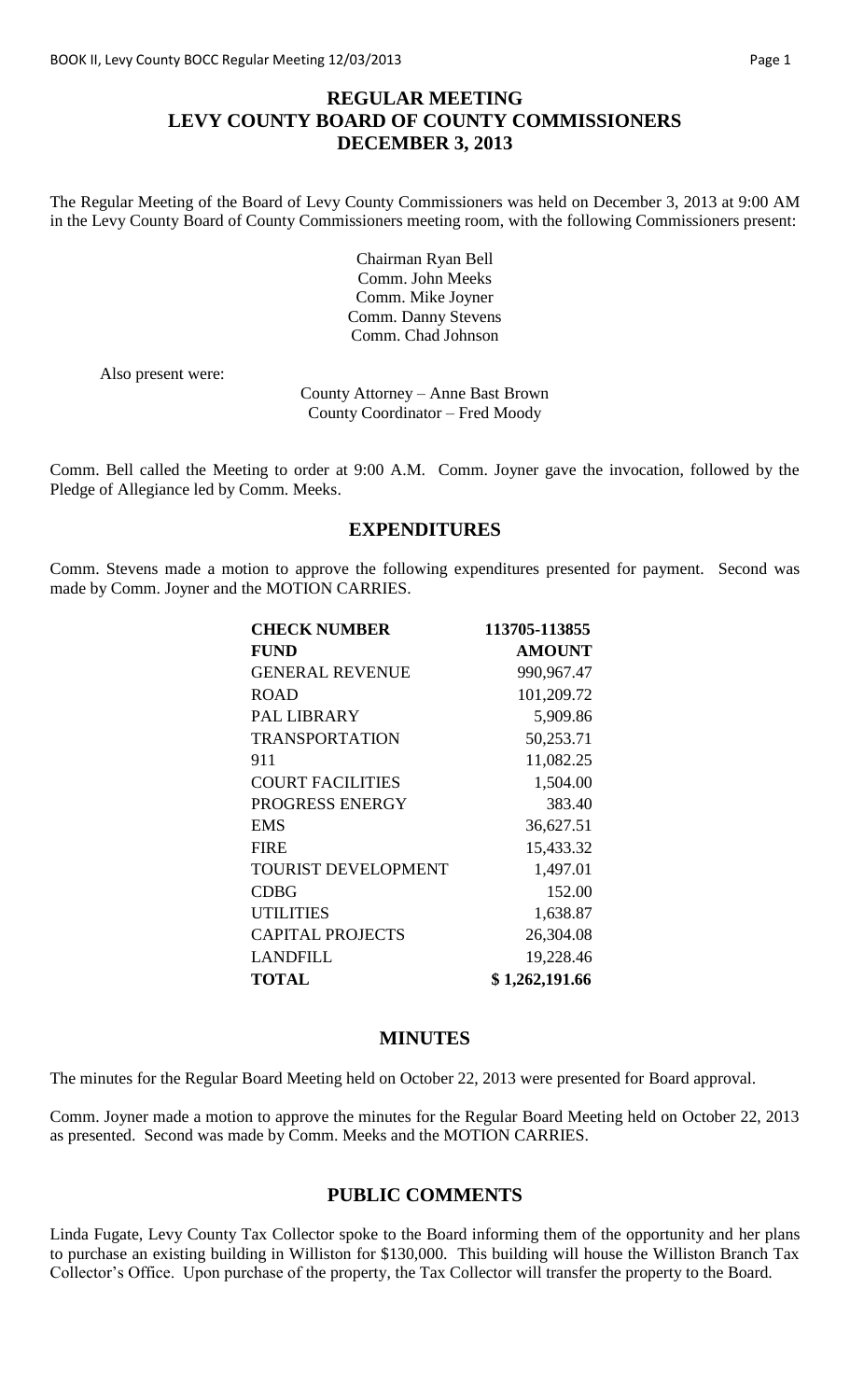# **PUBLIC HEARING**

Shenley Neely, Planning Director

Petition SSA 13-01: Request to change the land use designation on 9.9 acres on parcel 09656-000-00 (Blue Grotto Property LLC) from the Urban Low Density Residential (LDR) to Commercial (C).

Ms. Neely requested Board approval of Petition SSA 13-01, a request to change the land use designation on 9.9 acres on parcel 09656-000-00 (Blue Grotto Property LLC) from the Urban Low Density Residential (LDR) to Commercial (C).

Dave Myler, Managing Member and Owner of Blue Grotto Property, LLC spoke to the Board stating although the total property is 14.08 acres, the reason for requesting a land use designation change on 9.9 acres is so it will quality for a small land use change.

Comm. Bell asked if there were any members of the audience wishing to speak for or against the Petition as presented. There were none.

Clay Sweger, a Planner with Eng, Denman & Associates, Inc. spoke to the Board stating the change of land use designation to the property eliminates the possibility of there ever being a water bottling plant on this property.

Atty. Brown informed the Board Ordinance 2013-04 is the Ordinance approving the Petition and needs to be stated in the motion.

Comm. Joyner made a motion to approve Petition SSA 13-01 by Ordinance 2013-04 as presented. Second was made by Comm. Johnson and the MOTION CARRIES. Comm. Stevens voted NO.

# **JORDAN AND ASSOCIATES**

Ronald Vanzant, President

Update report on status of the County's Community Development Block Grant (CDBG) Program.

Mr. Vanzant gave an update on the County's two (2) outstanding CDBG projects; the Tarafa project and the Hammock project. Mr. Vanzant replaces Mr. Winter as the Representative for Levy County's CDBG Program.

#### **PLANNING**

Shenley Neely, Planning Director

Request Board approval and authorize Chair to sign Agreement between Levy County and GSE Engineering, Inc. The purpose of the Scope of Services and Agreement is to provide supplemental geotechnical site evaluation services related to a failing septic tank drain field of a single family residential property that has been qualified and has received rehabilitation construction under the County's Community Development Block Grant Program (CDBG).

Ms. Neely requested Board approval and Chairman's signature on the Agreement between Levy County and GSE Engineering, Inc. The Agreement is to allow evaluation services regarding the septic tank drain field on the Tarafa Project.

Comm. Johnson made a motion to approve and authorize the Chairman to sign the Agreement between Levy County and GSE Engineering, Inc. as requested. Second was made by Comm. Meeks and the MOTION CARRIES.

#### **BETH GORDON**

Discussion regarding the proposed Sabal Trail Transmission Pipeline for methane gas to be built in Levy County. – TABLED -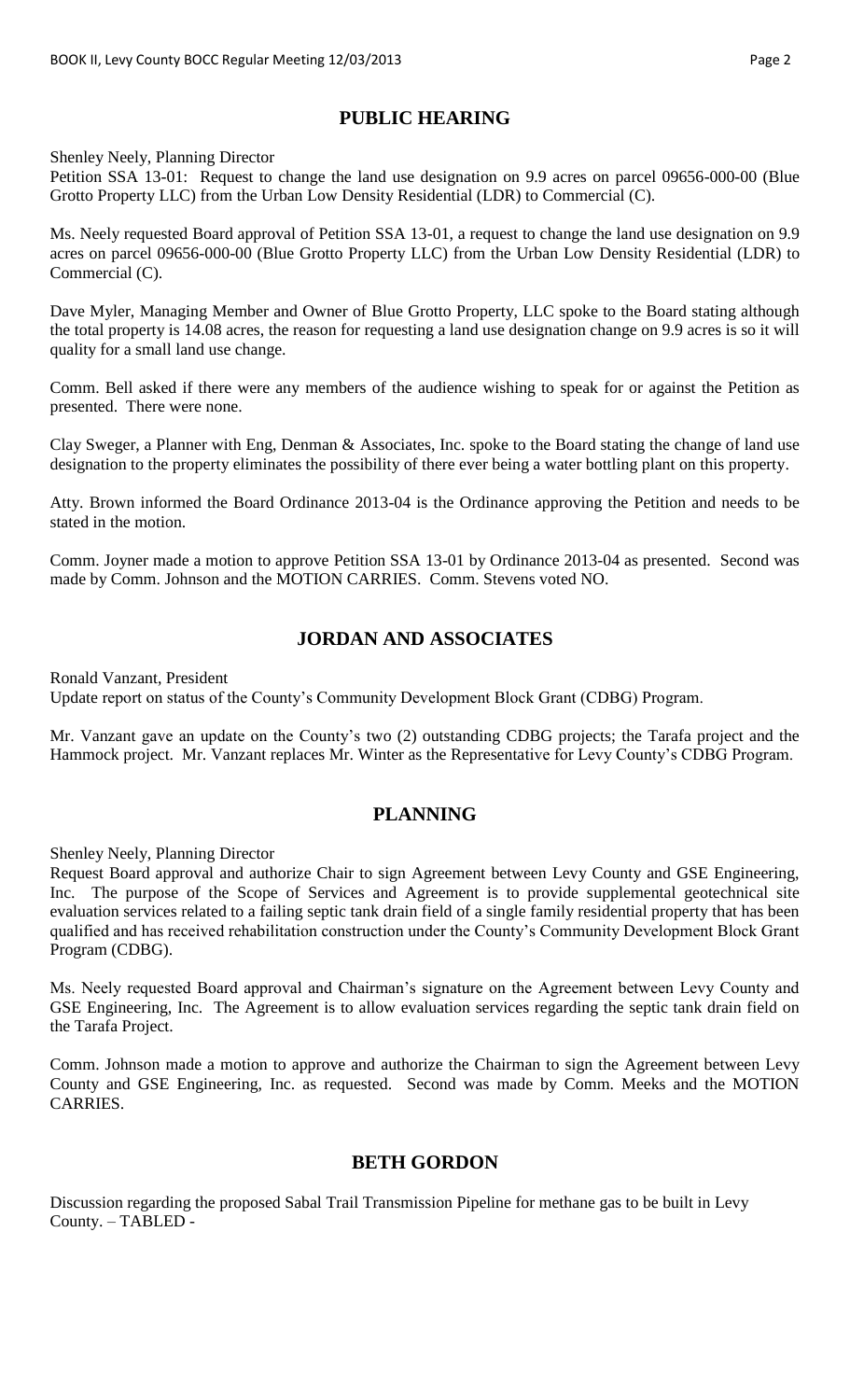## **DEPARTMENT REPORTS**

### **DEVELOPMENT DEPARTMENT**

Bill Hammond, Director

Discussion on bids submitted for Development Department Software.

Mr. Hammod requested the Board allow line item adjustments to the Development Department budget for the purchase of software as the only qualifying bid which met the requirements is \$5,000 more than was budgeted.

Comm. Meeks made a motion to approve the budget amendment for the Development Department as requested. Second was made by Comm. Joyner and the MOTION CARRIES.

### **EMERGENCY MANAGEMENT**

Mark S. Johnson, Director Request to accept the State Homeland Security Grant Program (SHSGP).

Mr. Johnson requested approval of the Board to accept the State Homeland Security Grant Program Agreement. This is a non-match grant in the amount of \$10,900 to be used for planning, training and exercises.

Comm. Meeks made a motion to accept the State Homeland Security Program Agreement as presented. Second was made by Comm. Joyner and the MOTION CARRIES.

# **LEVY COUNTY TRANSIT**

Connie Conley, General Manager

Request Board approval and signature for the 5311 Joint Participation Agreement in the amount of \$395,844, total to be paid at 50%, \$197,922.

Mrs. Conley requested Board approval and signature for the 5311 Joint Participation Agreement to be used for fuel and repairs. This is a 50/50 grant and the amount to be received is \$197,922.

Comm. Meeks made a motion for approval and signature for the 5311 Joint Participation Agreement as requested. Second was made by Comm. Joyner and the MOTION CARRIES.

#### **PUBLIC SAFETY**

David Knowles, Director

A. Request approval from the Board to accept a donation of a 24 x 80' mobile home from Air Methods.

Mr. Knowles requested Board approval to accept the donation of a 24 x 80' mobile home from Air Methods. This mobile home will be used to house a seventh  $(7<sup>th</sup>)$  EMS crew in the Fanning Springs area.

Comm. Meeks made a motion to accept the donation of a 24 x 80' mobile home from Air Methods as requested. Second was made by Comm. Joyner and the MOTION CARRIES.

B. Request Board approval and the Chairman's signature on the ProCare Stryker Service Agreement.

Mr. Knowles requested Board approval and the Chairman's signature on the ProCare Stryker Service Agreement which will cover parts, labor, travel and unscheduled service and product equipment checklists for the new Stryker power stretchers for seven (7) years.

Comm. Johnson made a motion for approval and the Chairman's signature on the ProCare Stryker Service Agreement as requested. Second was made by Comm. Stevens and the MOTION CARRIES.

C. Request authorization for the Director of Public Safety to electronically sign for submission of the Assistance to Firefighters Grant (AFG) application for Levy County EMS.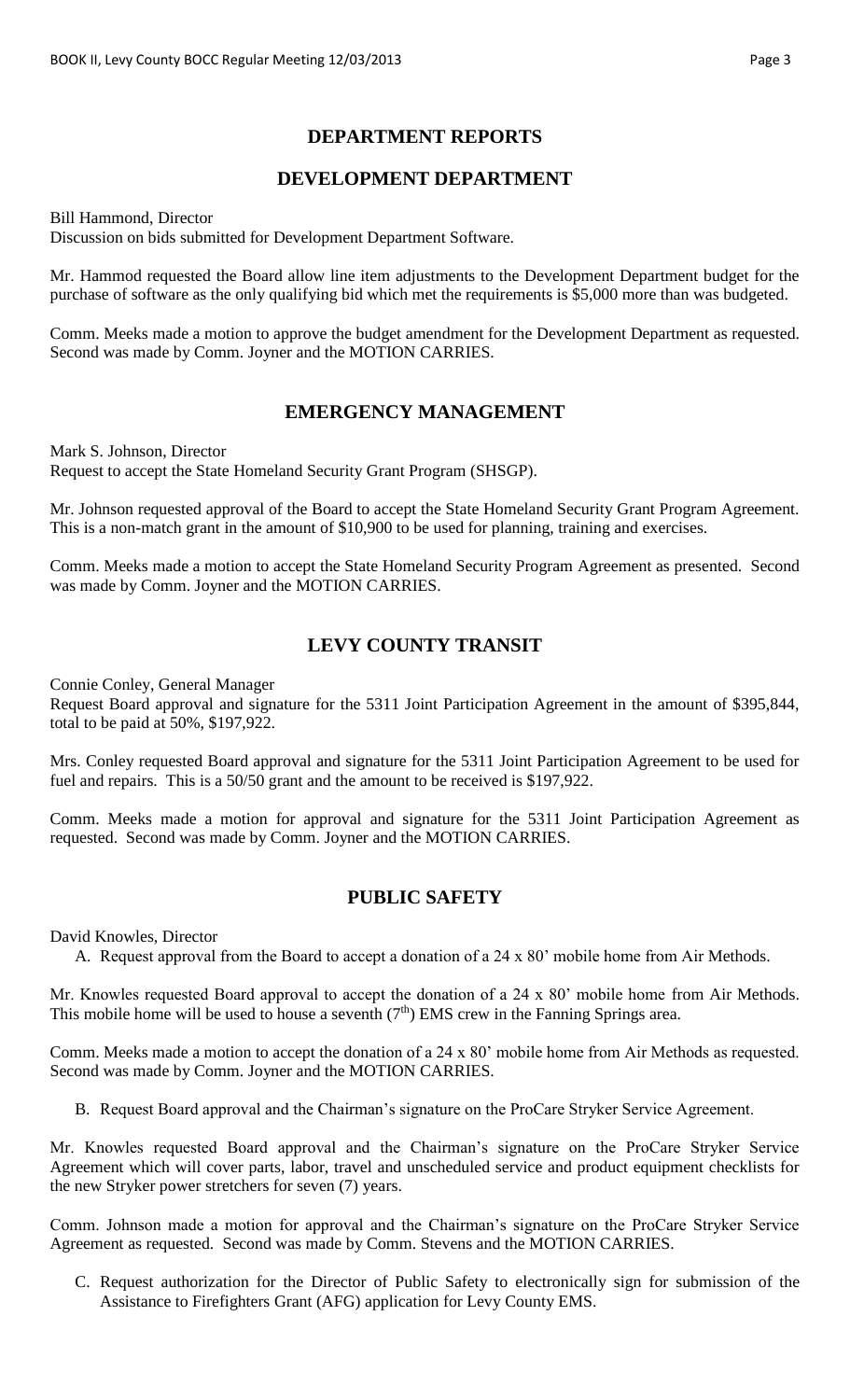Mr. Knowles requested Board approval for the Director of Public Safety to electronically sign for submission of the Assistance to Firefighters Grant application for Levy County EMS which is a 95/5 grant. The total amount the county would pay is \$12,526.

Comm. Stevens made a motion to approve the Director of Public Safety to electronically sign for submission of the Assistance to Firefighters Grant application for Levy County EMS as requested. Second was made by Comm. Meeks and the MOTION CARRIES. Comm. Johnson votes NO.

D. Request authorization for the Director of Public Safety to electronically sign for submission of the Assistance to Firefighters Grant (AFG) application for Levy County Fire.

Mr. Knowles requested Board approval for the Director of Public Safety to electronically sign for submission of the Assistance to Firefighters Grant application for Levy County Fire, a 90/10 grant. The total amount the county would pay is \$8,894.

Comm. Johnson made a motion to approve the Director of Public Safety to electronically sign for submission of the Assistance to Firefighters Grant application for Levy County Fire as requested. Second was made by Comm. Joyner and the MOTION CARRIES.

## **COUNTY ATTORNEY**

Anne Bast Brown

Discussion of options for termination of Agreement with Jordan and Associates for administrative services for the Community Development Block Grant (CDBG) Housing Rehabilitation Grant awarded to the County and, if necessary, decision on termination.

Atty. Brown presented the options for termination of Agreement with Jordan and Associates:

- 1. Termination for convenience
- 2. Termination for cause

Both of the above listed options would require 30 day written notice.

The Commissioners agreed by consensus to continue moving forward with Jordan and Associates rather than termination of the Agreement at this time.

## **PUBLIC COMMENTS**

Diane Garth of Morriston asked how many citizens of Levy County would be affected by the Medicaid Expansion? She stated many could benefit from this and asked if the Commissioners could do anything to make people aware of this.

Comm. Bell suggested Ms. Garth provide her information to the Board office and upon research of this topic, she will be contacted.

Dana Sheffield questioned the availability of medical personnel at the EMS station near the Sheriff's Department. He stated there were ambulances parked at this location, but no one answered when he knocked on the door.

Mr. Knowles responded those stationed at this location could have been out on a call, however spare units are normally parked at this location. Mr. Knowles encouraged Mr. Sheffield to call 911 anytime he had an emergency.

## **COMMISSIONERS' REPORTS**

Comm. Joyner informed everyone of an ongoing problem of groups of individuals taking advantage of citizens by promising to do repair work to driveways or roofs. The work, if done at all, is poor or not done properly. He asked the newspaper representatives if information could be printed warning citizens of the dangers of possible scamming.

Comm. Stevens spoke of the issue on the agenda from Beth Gordon and the Sabal Trail gas pipeline.